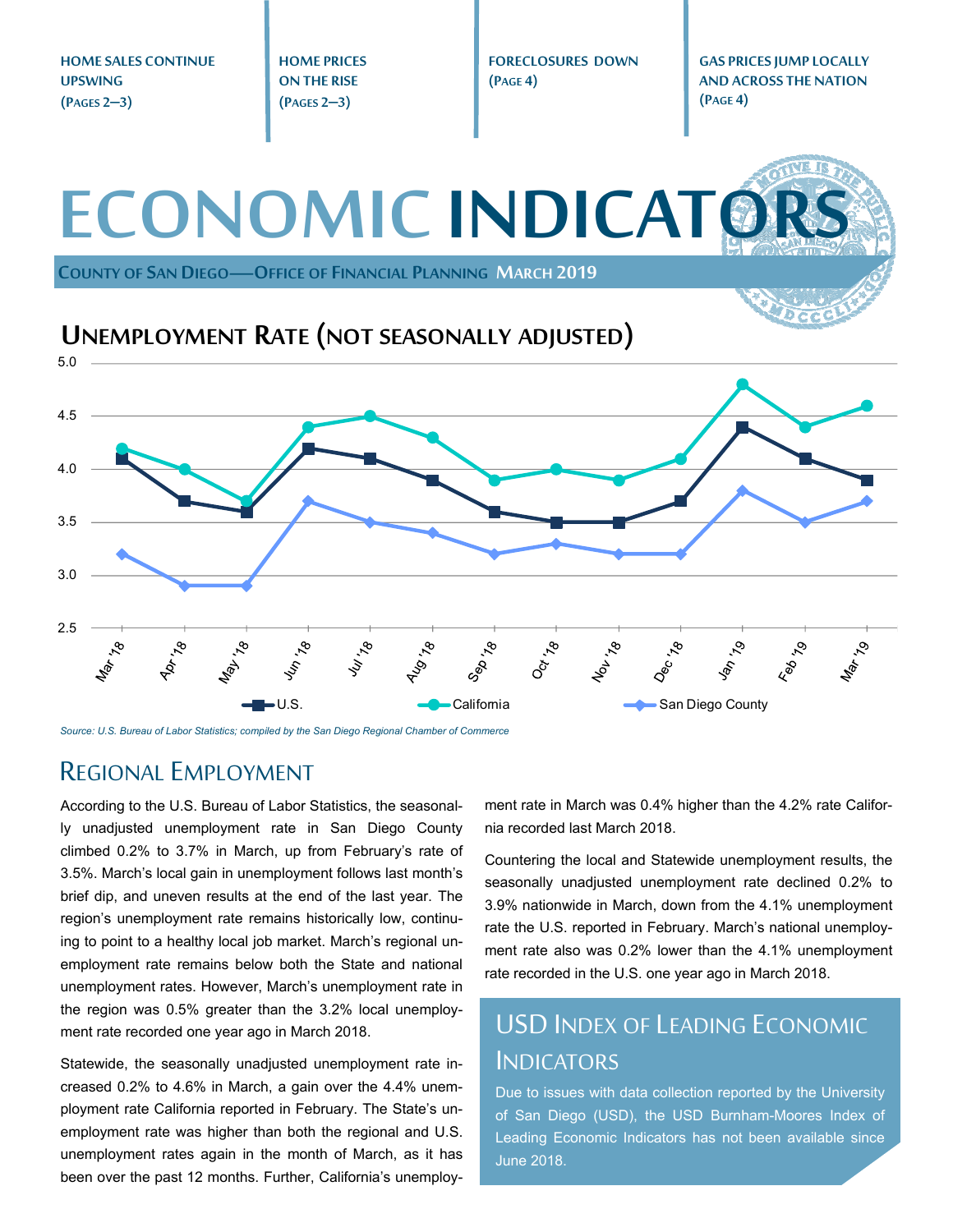

**AVERAGE NUMBER OF DAYS ON MARKET EXISTING SINGLE FAMILY HOME SALES**



**MEDIAN PRICE OF EXISTING SINGLE FAMILY HOME**



### HOUSING MARKET: EXISTING SINGLE FAMILY HOMES

In March, the region's housing market reported 1,721 existing single family homes sold, a noteworthy increase of 28.2% from the 1,342 homes sold in February and marking the second consecutive monthly gain in single family home sales. Yet, sales in this market sector were down compared to last year, at 7.1% below the 1,852 single family homes sold in March of 2018.

On average, single family homes in the region were on the market for 35 days in March, a decrease of four days from the February result. Additionally, March's average market time was an increase of 7 days from the 28-day market time seen in March one year prior.

In March the median price of an existing detached single family home grew a modest 0.3% to \$630,000. March's median price was up from February's median price of \$628,000. However, March's reported median price was down 0.8% compared to one year ago in March of 2018 when the median price was \$635,000.

March's results appear to show continued activity in the region's single family home sector, with increasing sales activity and falling market time, along with some price gains.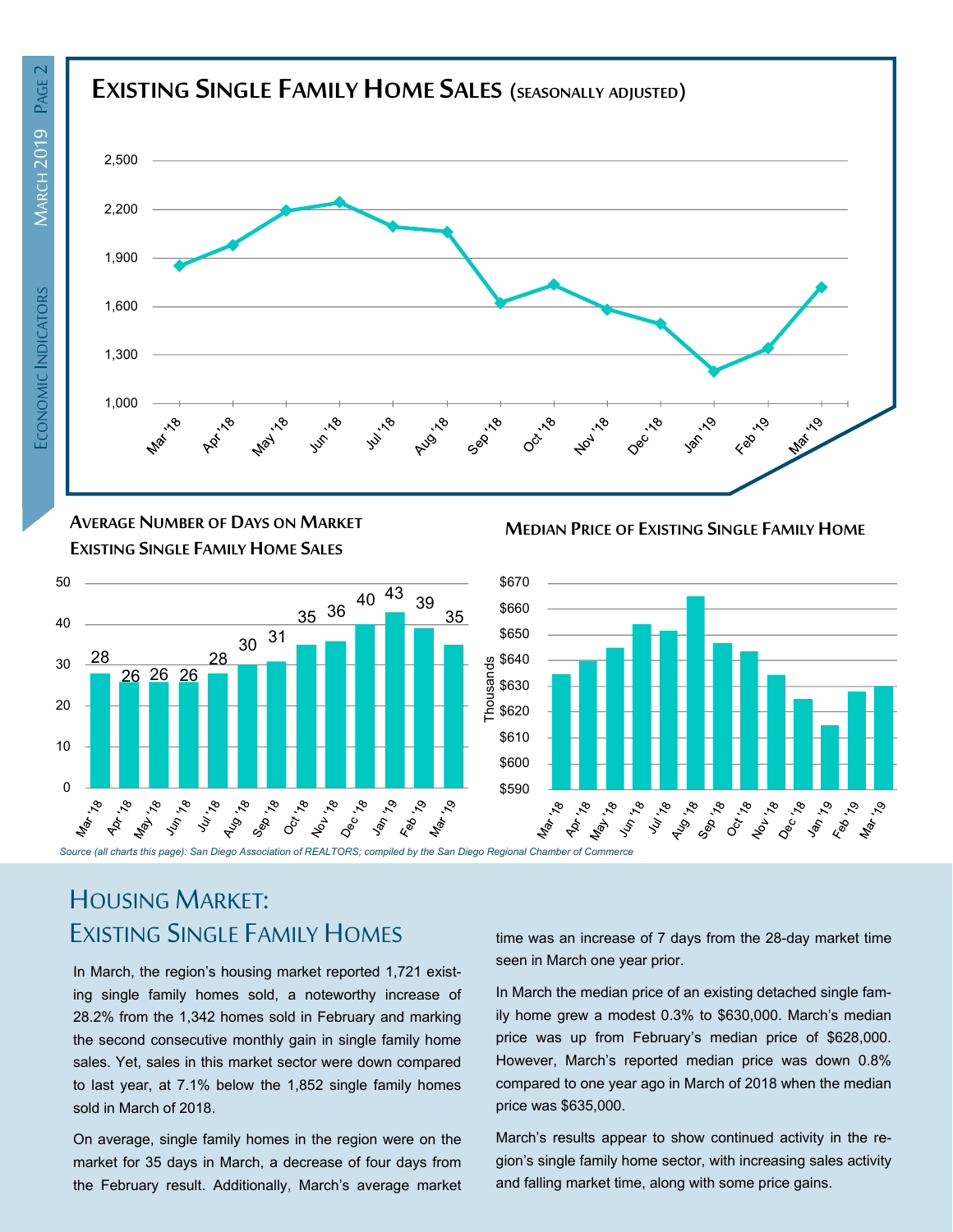

**MEDIAN PRICE OF EXISTING ATTACHED HOME AVERAGE NUMBER OF DAYS ON MARKET EXISTING ATTACHED HOME SALES**



## HOUSING MARKET: EXISTING ATTACHED HOMES

The number of existing attached homes sold in San Diego County in February climbed 20.5% to 833, up significantly from the 691 existing attached homes sold in February and marking the second month-over-month increase in attached home sales. Yet March's results were down 15.2% from the 982 attached homes sold one year ago in March of 2018.

On average, existing attached homes sold in San Diego County in March were on the market for 35 days, marking a 2-day decrease from the 37-day market time seen in February. March's results were 11 days greater than the 24-day average market time seen one year ago in March of 2018.

In March, the median price of an existing attached home in the region marked an increase of 1.7% to \$420,000, up slightly from February's median price of \$413,000. March's median price for attached homes also showed an increase of 2.7% from the median price of \$409,000 reported one year ago in March of 2018.

Similar to the single family home sector, March's results continue to point to increased activity in the region's attached home sector in 2019 thus far.